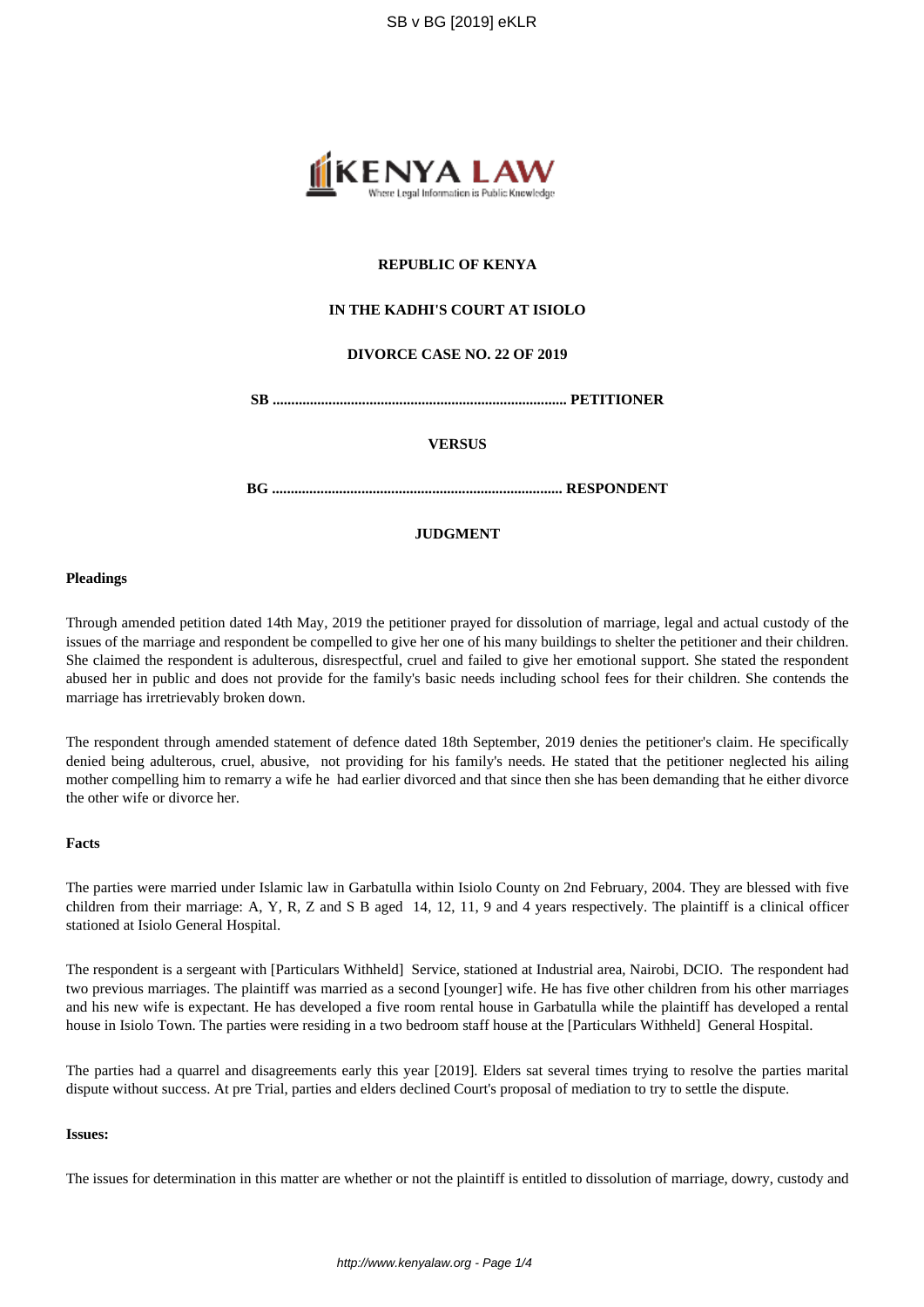maintenance of the children.

## **Divorce**

The plaintiff prayer for dissolution of marriage is grounded on the claim of respondent's extra marital affairs with other women, insulting the plaintiff and not maintaining his family. The laws of evidence applicable in this matter under section 6 of the Kadhi's Court Act, Cap 11 laws of Kenya is Islamic law of evidence. It provides:

## *''The law and rules of evidence to be applied in a Kadhi's court shall be those applicable under Muslim law''*

The burden of proof on any claim lies on the claimant. Qur'an Al Naml:27:64 provides:

## **'' ...say produce your proof if you should be truthful''.**

The same is emphasised in Prophetic tradition Hadith narrated by Ibn Abbas [R.A] and reported by Bukhari 3/213 [214], Muslim 5/128, Baihaki 10/252, Nasai' 2/311, Ahmad 1/342, Abu Daud 3619, Al Tirmidhi 251, that the Prophet [PBUH] said: **'' If people be given only on the basis of their claims they would claim the blood and property of others, but the [onus of] oath is on the defendant.''** In the version narrated by Ibn Abbas, the prophet [may peace and blessings be upon him] said: **'The onus of proof lies on the plaintiff and the oath is to be taken by the defendant'**

Under Islamic law of evidence parties' submission or 'evidence in chief' does not qualify as evidence, unless there is admission therein or under cross examination. Only tested documentary or witness evidence has evidentiary value. The plaintiff called two witnesses none of whom gave any evidence regarding defendant's alleged promiscuity, mistreatment or insults. Their evidence was limited to the issue of maintenance. The plaintiff produced a statement dated 18th November 2015 where she alleged the defendant and a lady insulted her. It was allegedly filed with the Police. It is not signed, does not indicate if it was received by the Police department and there is no finding on the issue. Further it is not sufficient to sustain the claim of promiscuity. Under cross examination the plaintiff admitted not having seen the defendant in any relationship with a lady. She claimed to have only see her clothes and that the plaintiff confessed he had a relationship, a claim denied by the plaintiff.

The standard of proof required to prove a claim of adultery under Islamic law is above beyond reasonable doubt, it is without any doubt at all. Under Qur'an:24:4 the act must have been witnessed by at least four male witnesses.

## **''And those who accuse honourable women but bring not four witnesses, scourge them (with) eighty stripes and never (afterward) accept their testimony - They indeed are evil-doers '' Quran:24:4**

I cannot find that the defendant had any extra marital relationship or insulted the plaintiff for lack of evidence.

On the ground of lack of adequate maintenance, the plaintiff argues the defendant does had not been providing adequately provide for the children's education and other needs compelling her to take all parental responsibilities relating to children's welfare and education. She produced receipts for school fees for Y, R and A for 2019 [31,500.00; 27,500.00; 62,819.00 respectively]

She stated despite severally complaining to elders on this, in 2011, the defendant married another wife, that they were reunited after elders intervention but problems recur and he married another wife who has children from another marriage, that the defendant takes care of despite not providing adequately for his own children. The plaintiff witnesses HJB [PW1] and DKG [PW2] evidence is that the plaintiff complained to them early this year, that despite not providing for his family he went ahead to marry another wife who had children from another marriage, they advised the defendant to take care of his family and to divorce the new wife. It is their evidence that the plaintiff demanded the defendant divorce his new wife if she is to return to him. It is also PW1's evidence that before he had married another wife, they had heard no complaints from the plaintiff about their marital problems, PW2 stated there was one complaint relating to maintenance before he had married another wife.

On the other hand the defendant argued he had always provided for his family and produced m-pesa statement for the months of March - August 2019 that indicate he transferred at least KES 10,000.00 per month to the plaintiff [10,000.00; 17,100.00;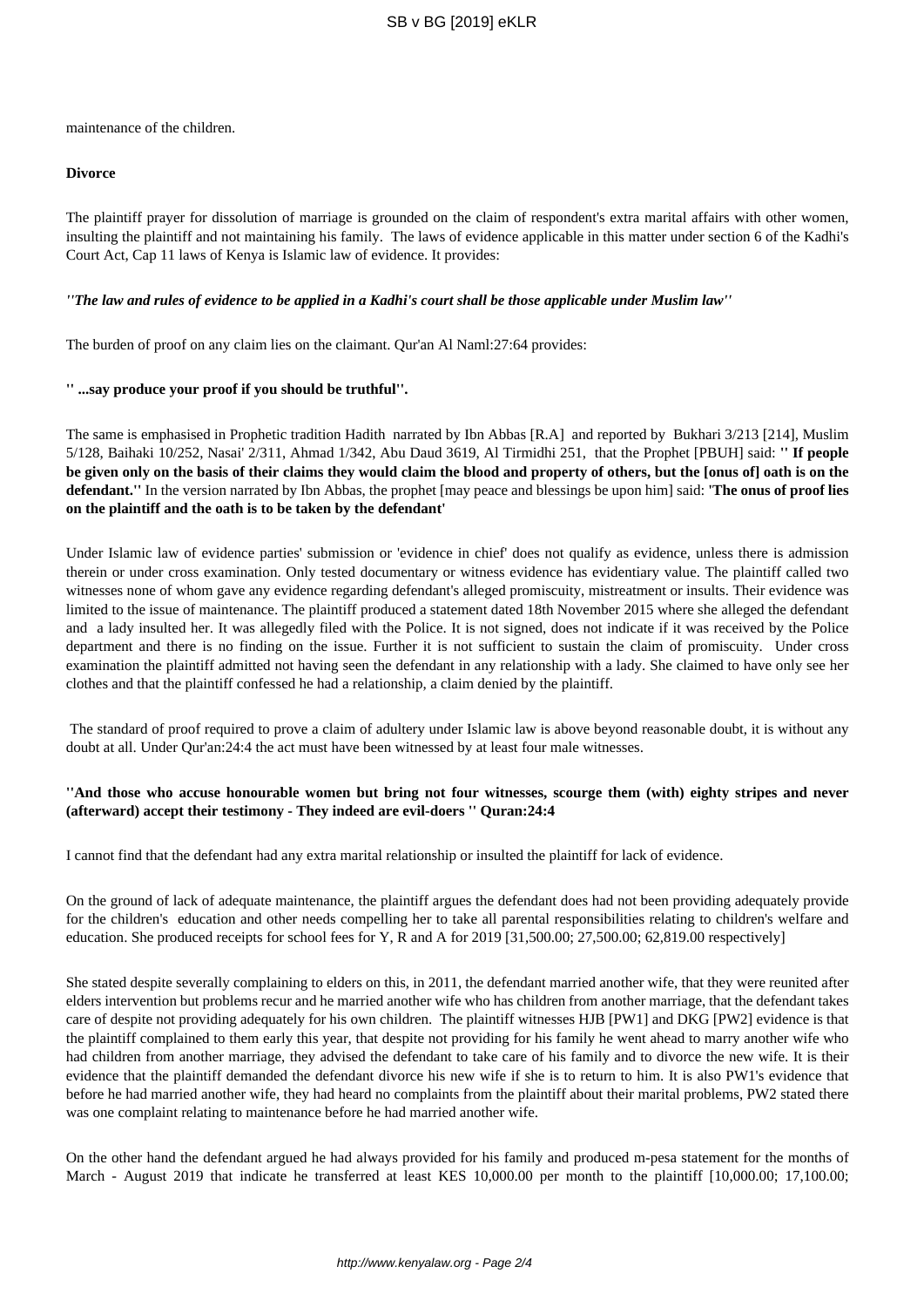13,900.00; 8,300.00; 17,000.00 and 12,000.00 respectively]. He had also just paid KES 10,000.00 school fees for Aisha, who studies at [Particulars Withheld] Girls High School, Igoji. He argued the receipts of school fees produced by the plaintiff were paid by her from the money he sent her for the same and that he had been compelled to get loans to educate the children.

His Pay slip for August 2019 indicate his total earnings is KES 72,710.00. He is servicing two Kenya Police Sacco Loans and one commercial loan totalling 1,666,498.00 He also contributes shares monthly to the [Particulars Withheld] cooperative [4,912.00 p.m.]. His total deductions was KES 54,824.40, KES 31,066.00 of which goes to loan servicing. He had a net income of 17,885.60 as at the end of August 2019.

From the evidence adduced in court it shows both parents have been financially contributing to the welfare of their children, at least since the beginning of this year [2019]. It is also clear there is no sufficient evidence of lack of maintenance in the past [14] years of the party's marriage. What the evidence prove is that since the defendant married another wife early this year, the plaintiff has demanded divorce, either of the other wife or herself and more maintenance from the defendant. Accordingly I cannot find against the defendant on lack of maintenance and provision for his wife and children as a ground for dissolution of marriage.

The court took judicial notice of submission on the issue of defendant's marrying another wife. She argued, Islamic law allows Muslim men to marry up to four wives provided they are able to cater for her. She contends, the defendant having to provide for his own family, did not qualify to marry another wife, especially as the other wife had other children of her own. The defendant argued the other wife did not do anything wrong, she has conceived and is expectant. He contends he is prohibited by Shariah from divorcing her to please the plaintiff. He further argued it was the plaintiff's negligence to give him comfort and lack of care of himself and his mother that compelled him to marry another wife. He stated the plaintiff was herself not his first wife and had agreed to the polygamous nature of his marriage.

This is a serious question of law that should have been specifically framed for argument and determination. In any case since the parties are lay persons in law, I have a duty to address the same.

Islamic law allows, nay encourages Muslim men to marry more than one wife, up to four wives under the provisions of Qur'an:4:3 provided one is able to be just and fair between his wives.

# **'And if you fear that you shall not be able to deal justly with the orphan-girl then marry (other) women of your choice, two, or three or four; but if you fear that you shall not be able to deal justly ( with them) then only one or (the slaves) that your right hands possess. That is nearer to prevent you from doing injustice' Al Nisa': 3**

Equity is further emphasized in Qur'an:4:129 which directs husbands not to incline too much to only one or some of his wives. He is directed thus to be allocate his resources fairly and justly among his wives.

**'You will never be able to do perfect justice between wives even if it is your ardent desire, so do not incline too much to one of them ( by giving her more of your time and provision) so as to leave the other hanging (i.e. neither divorced nor married). And if you do justice, and do all that is right and fear Allah by keeping away from all that is wrong, Allah is Ever oft –forgiving, Most merciful' Al Nisa': 129**

Islam appreciates the arduous task of fairness between wives and that it is impossible to love all wives equally. Muslim men are not required to equally love their wives but to strive as much as possible to be fair in allocation of resources, time and not to be openly biased. The prophet Muhammad [may peace and blessings be upon him] had many wives and was very particular to allocation equal time and resources among his wives. [Bukhari 2/916] in a weak *mursal* hadith, the prophet [may peace and blessings be upon him] is reported to have said on his treatment of his wives, **''O Allah, this is the much I am able to do, so do not blame on what is beyond my effort''**.

Islam prohibits wives to demand their co wives to be divorced in order to remain the only wife to the husband. Abu Huraira [may Allah be pleased be with him] narrated that the prophet [may peace be blessings be blessings be upon him said, **'.it is not permissible for a wife to demand the divorce of her sister (co wife), she has only what is destined for her''.** [Bukhari 5144, Muslim 1413]. Ibn Hajjar and Ibn Battal in commentary of the hadith stated, the term 'it is not permissible] is explicit in denotation of illegality of the act.